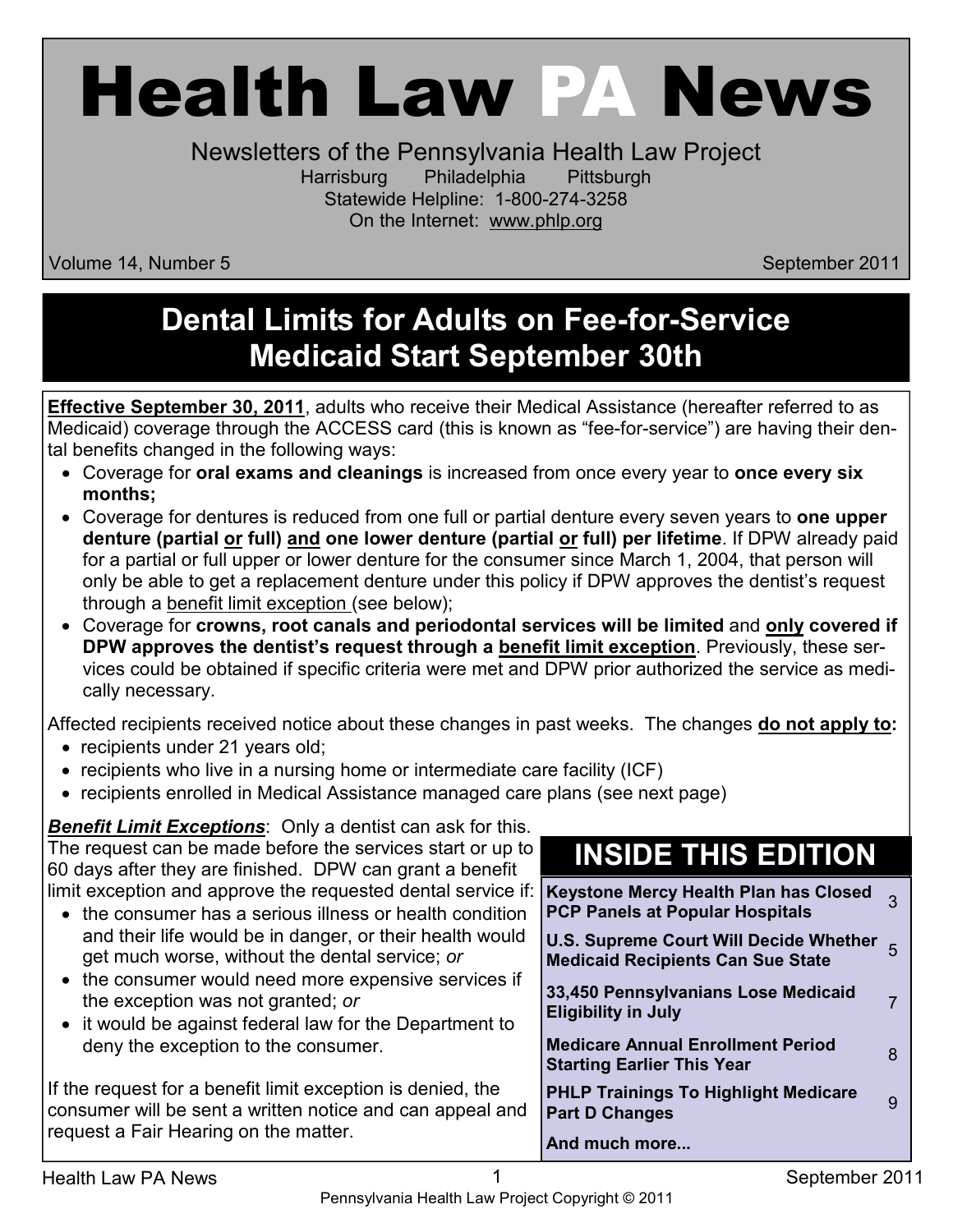#### **Two Medical Assistance Managed Care Plans Announced Dental Limits**

Medical Assistance managed care plans can decide whether they will implement changes to their dental benefits and whether the changes will be the same as the limitations for those using their ACCESS card as described previously. As of the publication of this newsletter, the following managed care plans are also making changes to their dental benefits:

- ♦ United Healthcare Community Plan-starts October 3, 2011(notices have been sent to their members)
- ♦ Gateway Health Plan-starts November 1, 2011 (notices will be sent to members by October 1st)

*Both of these plans are changing their dental benefits in the same way that the fee-for-service program is changing its coverage of dental services (described on page one).* 

Coventry Cares has announced that it does not plan on changing its dental benefits for adults. It is not yet known whether the other Medical Assistance managed care plans (Aetna Better Health, AmeriHealth Mercy Health Plan, Health Partners, Keystone Mercy Health Plan, and UPMC for You) will be making any changes to their dental benefits. If any of these plans decide to make changes, they have to send written notice to members 30 days in advance of when the changes start. The notice will describe the changes to their dental benefits and when the changes will go into effect.

Plans who decide to make changes to their dental benefits will have a benefit limit exception process that cannot be stricter than the one used by the Medicaid fee-for-service system. Any denials of a benefit limit exception request can be appealed through the plan grievance process and the fair hearing process available to all Medicaid recipients.

## **DPW Going Ahead With MATP Mileage Reimbursement Reduction**

Individuals who use their own vehicle (or someone else's) to get to and from their medical appointments and who are registered with the local Medical Assistance Transportation Program (MATP) for mileage reimbursement will see their reimbursement reduced to 12 cents per mile (plus parking and tolls) starting **October 15th** .

In early September, the county MATP programs mailed written notices of this change to all consumers registered with MATP. This significant change could create a hardship for many MATP consumers. Up until now, every county MATP could determine its own mileage reimbursement rate. The lowest rate was 25 cents per mile, while some counties paid over 40 cents per mile. If, as a result of this mileage reduction, a consumer no longer has a vehicle available to get to medical appointments (for example, her neighbor has been driving her to appointments but is no longer willing to do so for only 12 cents a mile), the consumer can request to change their MATP service (to a bus pass, shared ride, taxi, etc). The county is responsible to provide a consumer with the least costly, most appropriate transportation available to meet the consumer's needs. If the county denies the consumer's request for other transportation, she has the right to appeal the decision.

*(Continued on Page 3)*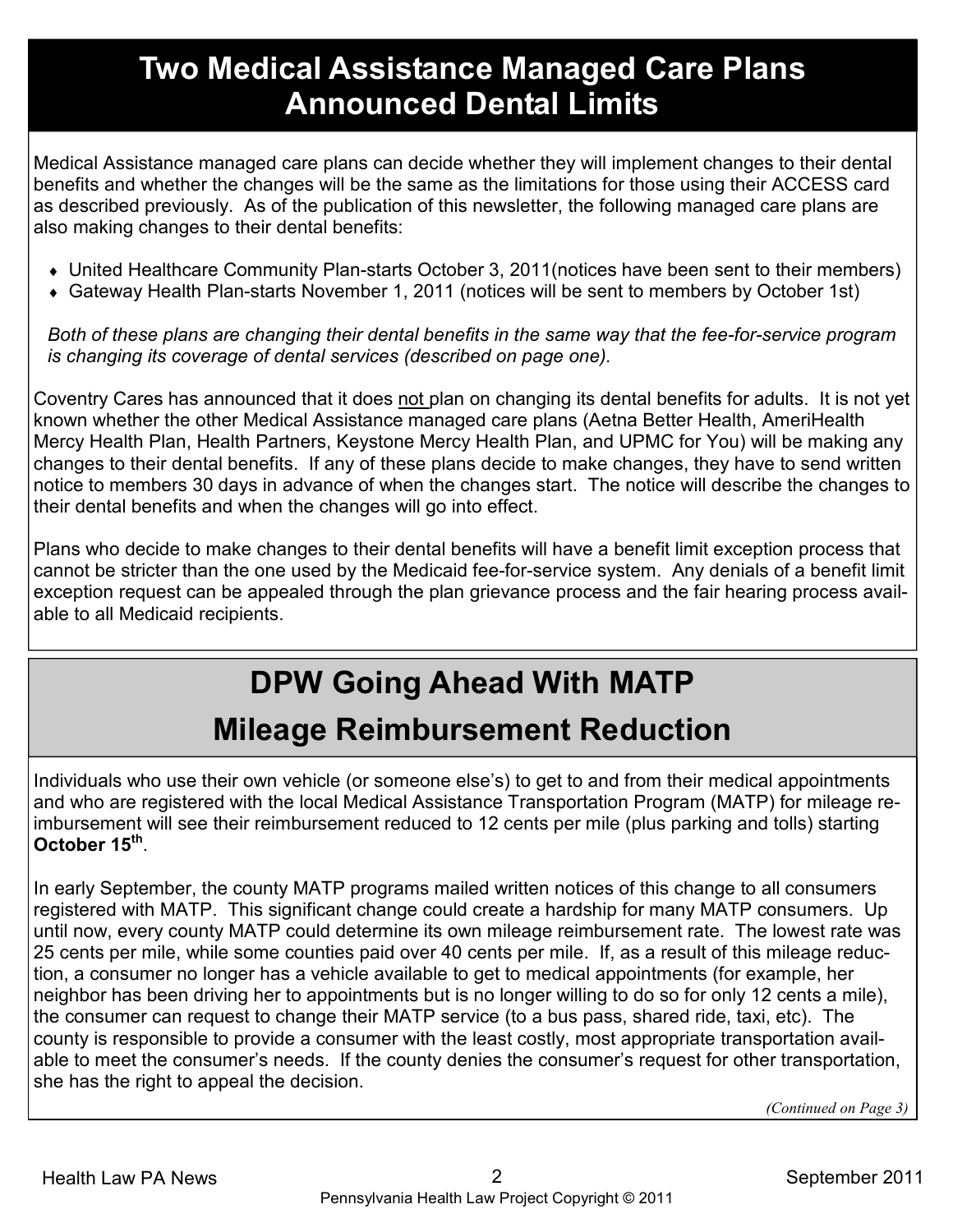DPW estimates it will save \$5.8 million by implementing the reduction in mileage reimbursement; ultimately, it needs to find savings to address the \$26 million cut to the MATP budget in the 2011-12 fiscal year. At this time, DPW has decided to delay implementation of the \$2 co-pay for each one way shared ride or taxi trip provided by MATP while it works out issues and problems related to that change (these copays were previously discussed in the June/July 2011 Combined Newsletter). DPW is asking county MATP programs to come up with other cost-saving ideas to achieve the necessary savings. Possibilities of additional changes that may be made by county MATPs include: revising the "no show" policy and limiting out of county trips to certain days of the week. Stay tuned to future newsletters for additional information and updates.

#### **Keystone Mercy Health Plan Closes PCP Panels at Popular Hospitals**

On September 1<sup>st</sup>, Keystone Mercy Health Plan (KMHP), the largest Medicaid managed care organization in the Southeastern region, closed enrollment into health system-owned primary care provider (PCP) panels at the University of Pennsylvania, Jefferson, and Crozer-Keystone Health Systems. KMHP members currently enrolled in these PCP practices will not be affected by this action, which the managed care plan explained as necessary in advance of upcoming contract negotiations between KHMP and these health systems. KMHP reports that this PCP panel closure will last no longer than six months. It will not apply to KMHP consumers who have a household member already enrolled in one of the affected practices, or to KMHP members currently enrolled in these PCP practices who lose and regain Medicaid eligibility within six months.

The Consumer Subcommittee (Consumers) of the Medical Assistance Advisory Committee raised a number of concerns regarding the panel closure. Specifically, the Consumers:

- questioned whether KMHP continues to meet the provider access requirements, especially in Chester and West Philadelphia. Medicaid managed care organizations in urban areas are required to have at least two open PCP panels available for members within a thirty minute travel time (including traveling by public transit).
- expressed their concern that closing only PCP practices when KMHP has a current contract with the remainder of a health system could confuse both KMHP members and new Medicaid consumers looking to enroll in KMHP in terms of the plan's provider network.
- objected to Medicaid consumers being used as leverage in contract negotiations between a Medicaid managed care plan and a hospital/health system.

Medicaid consumers wanting to enroll in a PCP practice owned by the University of Pennsylvania, Jefferson, or Crozer-Keystone Health System can still do so; however, they will need to choose a managed care plan other than KMHP. Each of the affected hospital systems contracts with at least two Medicaid managed care plans in addition to KMHP. To find out which plans contract with these health systems, contact PA Enrollment Services at (800) 440-3989 or http://www.enrollnow.net.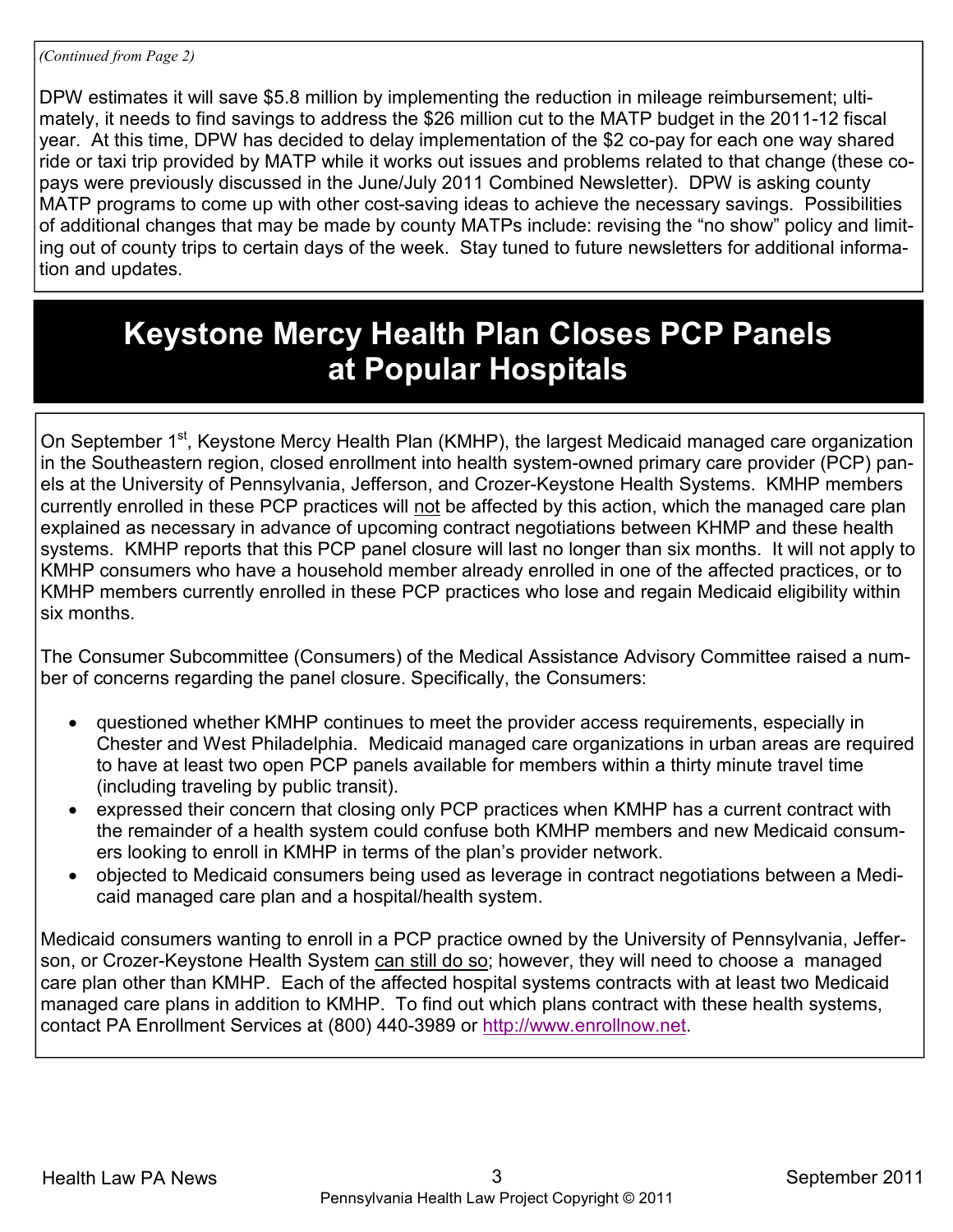## **DPW Proposes Expanding Medicaid Managed Care**

On August 23, the Department of Public Welfare (DPW) announced plans to expand HealthChoices to the remaining 42 of the Commonwealth's 67 counties. DPW currently requires most Medicaid recipients living in heavily populated counties to enroll in a managed care plan (this is known as HealthChoices). Currently, there are 25 HealthChoices counties which are in the Southwest (Allegheny and surrounding counties), Lehigh-Capital area (counties in the central and eastern part of the state) and in the Southeast (Philadelphia and surrounding counties). The Department is proposing to expand HealthChoices to the other 42 counties that currently have ACCESS Plus and may have voluntary managed care plan options.

Consumers in these 42 counties will choose between ACCESS Plus and HealthChoices. ACCESS Plus is a primary care case management program that requires recipients to use primary care physicians to coordinate their health care needs. Otherwise, they can see any medical provider that accepts the ACCESS card. Under the HealthChoices program, managed care organizations (MCOs) contract with health care providers to serve their enrolled population. MCOs require that individuals have primary care physicians to coordinate care and stay within the plan's network of providers.

The federal government has established various requirements for mandatory Medicaid managed care programs like HealthChoices, including the right to appeal or file grievances to address particular health care needs and provider network adequacy requirements to ensure that Medicaid recipients have reasonable geographic and timely access to health care.

As proposed, DPW intends to establish two new zones:

- **New West Zone** that would encompass 19 counties (Erie, Crawford, Mercer, Venango, Warren, Forest, Clarion, Jefferson, Elk, McKean, Cameron, Clearfield, Cambria, Somerset, Blair, Bedford, Fulton, Huntingdon and Franklin) and approximately 270,000 Medical Assistance beneficiaries
- **New East Zone** that would include the remaining 23 counties (Potter, Tioga, Bradford, Susquehanna, Clinton, Lycoming, Sullivan, Wyoming, Lackawanna, Wayne, Pike, Monroe, Carbon, Luzerne, Columbia, Montour, Union, Centre, Mifflin, Juniata, Snyder, Northumberland and Schuylkill) covering 295,000 beneficiaries.

DPW is operating under an accelerated timeframe. Implementation in the New West Zone would start on September 1, 2012, and in the New East Zone would start March 1, 2013. DPW has sought feedback from stakeholders on their proposal. Stay tuned for updates as details become available.

#### **Update on Federal Court Review of the Affordable Care Act**

Before the signature ink dried on the Patient Protection and Affordable Care Act (ACA) states and individuals alike began legal challenges to overturn the law. To date, more than two dozen lawsuits have been filed in federal courts. For example, in Pennsylvania, a federal district court recently decided that the individual mandate is unconstitutional (see Goudy-Bachman v. Sebelius). This decision has already been appealed to the Third Circuit Court of Appeals. This case and other similar legal challenges likely mean that the U.S. Supreme Court will soon grant review to consider the ACA's constitutionality (possibly as early as June 2012). The Obama administration recently asked

*(Continued on Page 5)*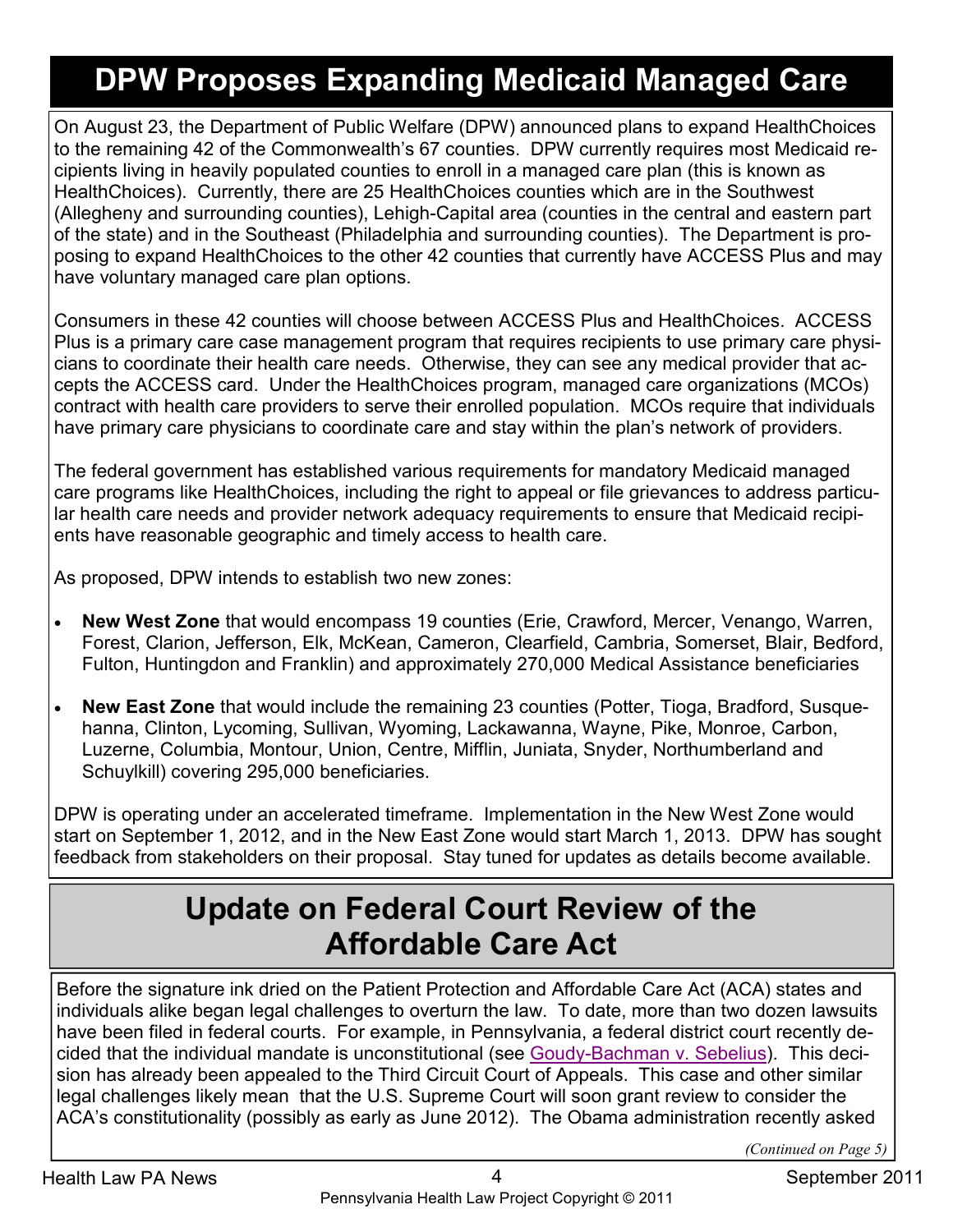#### *(Continued from Page 4)*

the Supreme Court to hear at least one case, making it all but certain to most commentators and legal scholars that the Court will accept briefs with arguments by the spring and issue a decision by June, in time to land in the middle of the 2012 presidential campaign.

The decisions by lower federal courts on the constitutionality of the ACA that the Supreme Court is most likely to consider include:

- A June 2011 decision by the Sixth Circuit Court of Appeals (Thomas More Law Center v. Obama), finding that the ACA's requirement that all Americans obtain health insurance (known as the individual mandate) was constitutional;
- An August 2011 decision by the Eleventh Circuit Court of Appeals (Florida v. HHS), a case brought by 26 states, including Pennsylvania, which found that the individual mandate was unconstitutional because it was an improper use of Congress' power. However, the court did uphold the ACA's use of Medicaid to cover a greater number of uninsured Americans;
- One of two recent Fourth Circuit Court of Appeals decisions dealing with the ACA; neither decision was about the constitutionality of the law, but instead focused on whether the state of Virginia had standing to bring the lawsuit. However, a majority of the court wrote that they would find the individual mandate constitutional.

For more in-depth analysis, visit http:// healthlawandlitigation.com/, a website run by the National Health Law Program and Georgetown University.

#### **U.S. Supreme Court Will Decide Whether Medicaid Recipients Can Sue State**

One of the first matters the U.S. Supreme Court will hear when it sits for its 2011-12 term is whether Medicaid recipients should have the right to sue their state to enforce federal Medicaid requirements.

In Douglas v. Independent Living Center of Southern California, Medicaid providers and recipients challenged California's cutbacks in reimbursements to providers enrolled in the state's Medicaid program. The providers and recipients argued that these cuts were a violation of federal Medicaid law which says Medicaid rates "must be sufficient to enlist enough providers" so that Medicaid recipients have access to care to the same extent as the general population in an area. The plaintiffs asserted the cuts would reduce the number of providers who participate in the program, and therefore prevent Medicaid recipients from accessing care at the same rate as others in the general population. Although courts have said in the past that recipients do not possess a private right to sue the state if Medicaid services become limited, the Ninth Circuit Court of Appeals determined that the Medicaid recipients could sue in this case saying the federal Medicaid law requiring equal access preempts the state's authority to cut provider reimbursements.

The U.S. Supreme Court is not deciding the merits of the case (whether California violated federal law by reducing reimbursement rates to certain Medicaid providers); rather, it will be ruling on whether Medicaid recipients can sue states that enact laws which conflict with federal Medicaid requirements. The Obama Administration supports California's position that individuals should not have this right and that the federal government can enforce Medicaid requirements. Many states have filed briefs supporting California saying that it costs too much money for states to comply with federal law. Consumer advocates and others (including influential members of Congress and former federal officials) have filed briefs supporting Medicaid recipients right to sue states when they violate federal Medicaid law.

**Please support PHLP by making a donation through the United Way of Southeastern PA. Go to www.uwsepa.org and select Donor Choice number 10277.**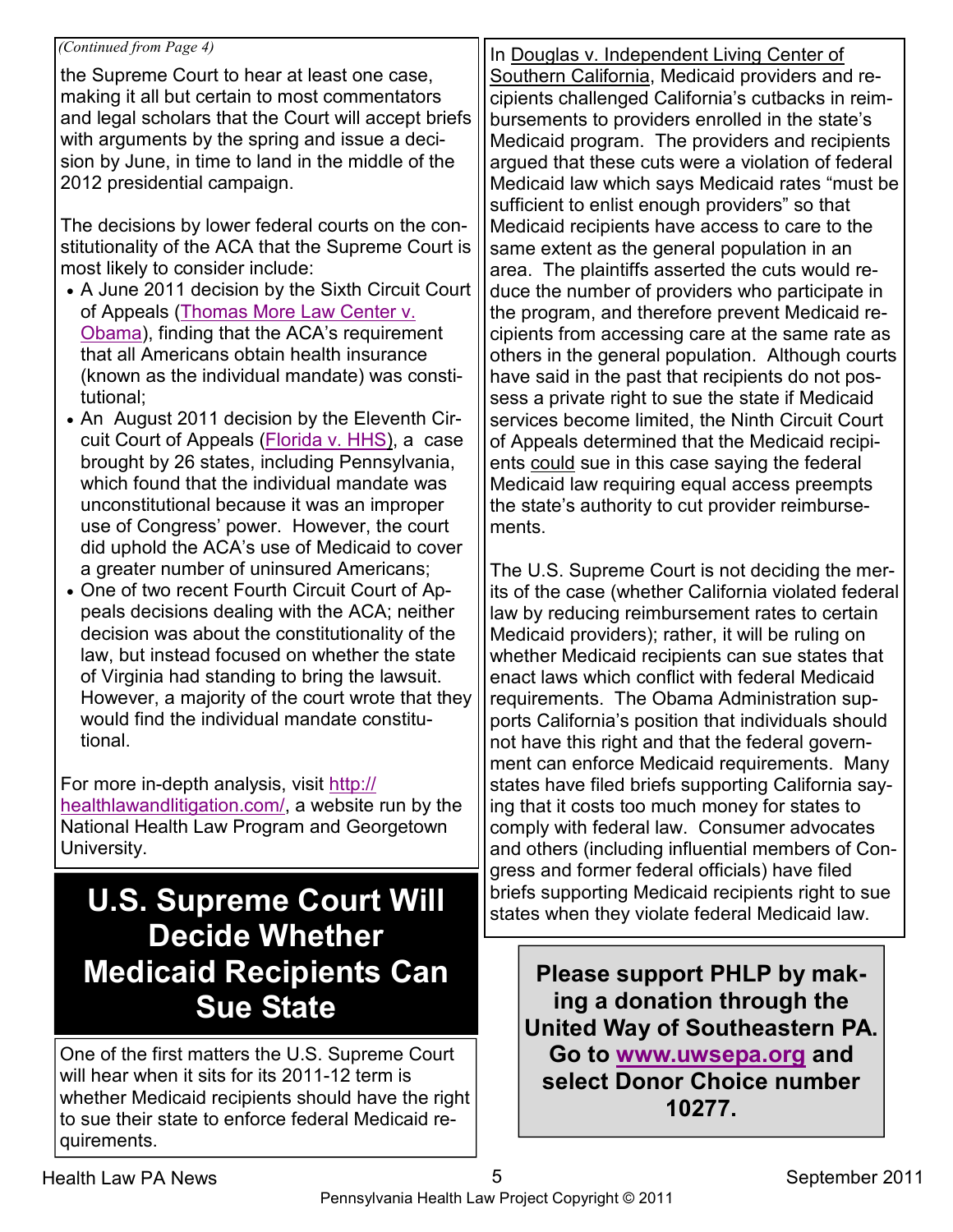#### **Report Details Number of Pennsylvanians with Chronic Conditions Who Depend on Medicaid for Treatment**

Tens of thousands of Pennsylvanians depend on Medicaid for regular treatment for medical conditions such as cancer, diabetes, chronic lung disease, heart disease, and stroke. Without Medicaid, many of these seriously ill Pennsylvanians would no longer be able to fill essential prescriptions or see a doctor for treatment.

The importance of Medicaid to Pennsylvanians is detailed in a report recently released by the American Cancer Society Cancer Action Network, the American Diabetes Association, the American Lung Association, and Families USA (a health care consumer group).

Two millions Pennsylvanians are covered by Medicaid. Of this number:

- An estimated 43,750 Pennsylvanians with Medicaid have cancer, including 1,180 children, 27,590 adults, and 14,980 seniors;
- An estimated 150,420 Pennsylvanians with Medicaid have diabetes, including 5,200 children, 102,480 adults, and 42,750 seniors;
- An estimated 342,120 Pennsylvanians with Medicaid have chronic lung diseases such as asthma, chronic obstructive pulmonary disease (COPD), and cystic fibrosis, including 143,560 children, 163,960 adults, and 34,600 seniors;
- An estimated 378,270 Pennsylvanians with Medicaid have heart disease or stroke, including 18,890 children, 253,570 adults and 105,810 seniors.

These are people whose health care needs require regular medical attention. Often, these conditions can be managed, or sometimes even cured, if treated in a timely manner. Medicaid helps make it possible for these Pennsylvanians to see a doctor when they need to, fill prescriptions, and keep up with screenings and other preventive care so that they can act quickly if their illness gets worse or recurs. Without Medicaid, many of these seriously ill people would not be able to afford the care they need. For them, Medicaid coverage is critical. Federal or state cuts to the Medicaid program would be detrimental to people with serious chronic conditions. To access the report online visit www.familiesusa.org.

## **New Key Staff at DPW**

Earlier this month, **Vincent Gordon** began his duties as the new **Deputy Secretary for the Office of Medical Assistance Programs (OMAP).** He had previously been employed by AmeriHealth Mercy Health Plan in network development and has more than 20 years of experience in managing business relationships between Keystone Mercy Health Plan and the hospital physician network. He has served as a member of the school board in Upper Darby since 2005. DPW reports that earlier in his career, Mr. Gordon served in the US Marine Corps.

**Kenneth J. Serafin** was appointed **Chief Counsel to the Department of Public Welfare** in June 2011. Prior to his appointment, he served as the Workforce Policy Counsel for the U.S. House of Representatives, Committee on Education and the Workforce, in Washington, D.C. He has held a number of positions dealing with various health care issues. Mr. Serafin was the Deputy Chief Counsel for the Pennsylvania Insurance Department from 2002 to 2004, and was Chief Counsel to

*(Continued on Page 7)*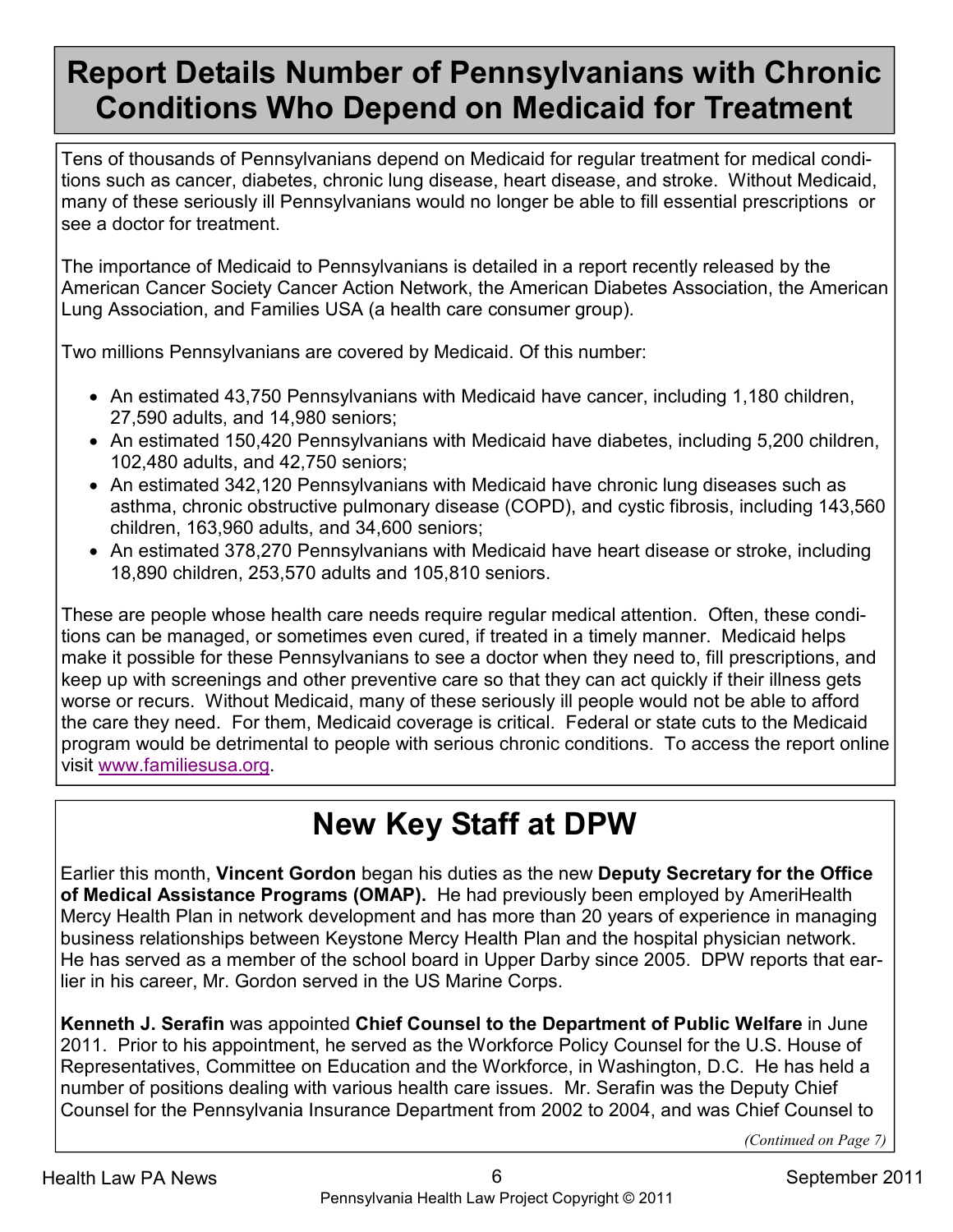*(Continued from Page 6)* 

the Medical Professional Liability Catastrophe Loss Fund from 1999 to 2002. He received his Juris Doctorate from The Dickinson School of Law in 1992.

**Bonnie Rose** has been named the new **Deputy Secretary for the Office of Long Term Living (OLTL).** She is replacing Kevin Hancock who had been Acting Deputy Secretary but who left the position earlier this month to become Chief of Staff for Brian Duke, the Secretary of the Pennsylvania Department of Aging. Rose will begin her duties October 3rd. She has worked with DPW for over 35 years and most recently served as the Director of the Bureau of Provider Support within OLTL.

**Blaine Smith** has been appointed **Deputy Secretary for the Office of Mental Health and Substance Abuse Services (OMHSAS).** He will begin his duties November 15th. He is currently the Executive Director for the Central Pennsylvania Behavioral Health Collaborative in Blair County. His previous positions included Chief Fiscal Officer for Blair County Mental Health/Mental Retardation and Drug & Alcohol Offices.

#### **33,450 Pennsylvanians Lose Medicaid Eligibility in July**

As reported in our June/July newsletter, County Assistance Offices (CAOs) across the state were ordered to review nearly 70,000 Medicaid cases that were overdue for renewals, including those in nursing homes and those receiving Home and Community-Based Waiver services). Over 33,000 cases were closed in July due to failure to provide verification; this is more than double the average case closings for the last 18 months.

Advocates remain very concerned that individuals who are, in fact, eligible for Medicaid are losing coverage as a result of these mass renewals. With CAOs operating at reduced staffing levels and already overwhelmed with applications and ongoing cases, this hurried review process could easily result in individuals who still qualify for Medicaid losing their benefits.

Individuals who receive an advance termination notice should file an appeal within 13 days of the mail date on this notice. This will ensure that their benefits continue during the appeal process.

- Appeals should be mailed in a way that someone can prove the mailing date (i.e., certified mail, return receipt requested).
- Individuals can also drop off their appeal requests at the CAO but should keep a copy of the appeal and get a receipt from the CAO.

Individuals whose benefits are being terminated as a result of these renewals are encouraged to call our Helpline (1-800-274-3258) or to contact their local legal aid office for advice and assistance.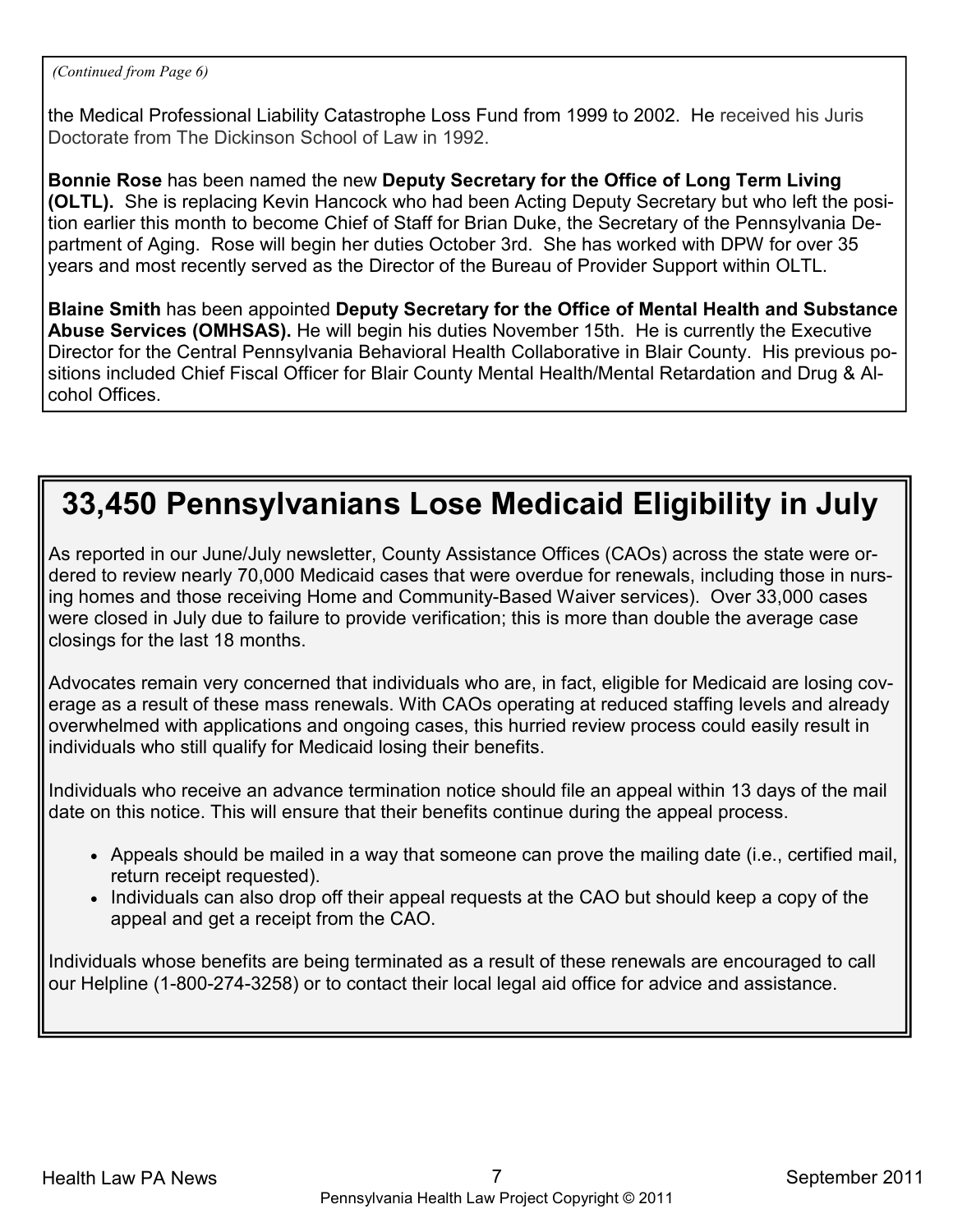#### **Medicare Annual Enrollment Period Starts Earlier This Year**

Beginning this Fall, Medicare is moving up its Annual Enrollment Period (AEP) to run from **October 15th through December 7th**. Since the Medicare Part D Program started in 2006, the AEP had been November 15th through December 31st. However, the Affordable Care Act required Medicare to change the AEP by moving it up a month and extending the Enrollment Period from 47 days to 54 days.

From October 15th through December 7th anyone with Medicare can make changes to their Medicare coverage by enrolling into a Part D Plan (or switching their plan), changing from a Medicare Advantage Plan to Original Medicare, or moving from Original Medicare into a Medicare Advantage Plan. For anyone who makes a change during the AEP, their new coverage will start on January 1, 2012.

As a reminder, the Medicare Advantage Open Enrollment Period that had run from January 1st to March 31st every year has been eliminated and replaced by an **Annual Disenrollment Period** that runs from **January 1st through February 14th**. During this period, anyone in a Medicare Advantage Plan can disenroll from their plan and go back to Original Medicare. Individuals who take advantage of this option will also get a Special Enrollment Period that will allow them to enroll into a stand-alone Part D Plan (even if their Medicare Advantage plan did not include drug coverage).

Individuals who need assistance with 2012 plan choices should call APPRISE at 1-800-783-7067 or Medicare at 1-800-633-4227. PHLP will be conducting trainings in upcoming weeks about Medicare 2012 (see next page for more information).

## **PA Submits Letter of Intent to Implement a Demonstration Project to Integrate Care for Dual Eligibles**

On September 19<sup>th</sup>, Department of Public Welfare (DPW) Secretary Gary Alexander submitted a letter of intent to the Centers for Medicare and Medical Services (CMS) to implement a demonstration to fully integrate care for dual eligibles (people with both Medicare and Medicaid). The state has proposed a project that evaluates both a capitated model and a fee-for-service model. The overall goal is to integrate primary, acute, behavior and long-term services and supports. The state is awaiting CMS's standards and conditions for the project before deciding whether to proceed. If it does, implementation will begin in early 2013. At a September Medical Assistance Advisory Committee meeting, the Department committed to keeping stakeholders informed. We will report on the state's planning and activities in upcoming newsletters.

Readers may recall that in February the state drafted and then withdrew an application to the Center for Medicare and Medicaid Innovation (CMMI) for up to one million dollars of funding for a strategic planning process about integrating care. In past years, the Commonwealth had extensively explored integrating care through the Medicare Advantage Special Needs Plans. These plans were to also provide Medicaid physical health and long-term supports and services, in addition to the Medicare services. However, implementation was delayed for logistical reasons and after criticism from dual eligible consumers and their advocates.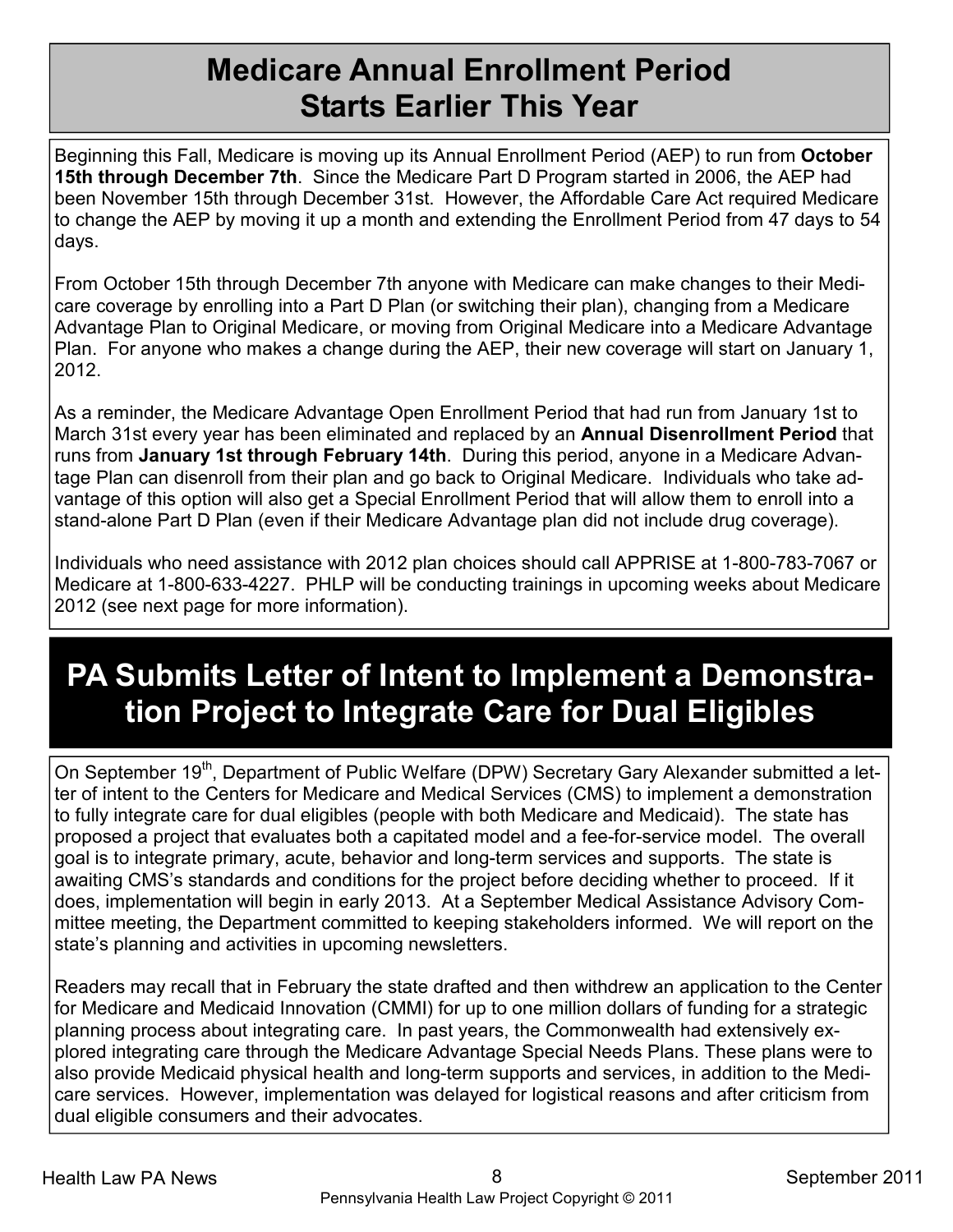#### **PHLP Trainings in SW PA To Highlight Medicare Part D Changes**

In the month of October, PHLP will be holding information sessions to educate consumers and advocates on upcoming changes to Medicare Part D in 2012. Come to one of our trainings to learn more about:

- Home and Community Based Services (HCBS) Waiver recipients will no longer have Part D co-pays in 2012
- Special Enrollment Period to join a 5 Star Plan
- Changes to Part D plan options and costs
- Other developments affecting low-income Medicare beneficiaries (i.e., Medicaid changes affecting dual eligibles)

| Tuesday October 11, 2011<br>10am-12pm<br><b>Butler Memorial Library</b><br>218 N. McKean Street<br>Butler, PA, 16001                                        | Tuesday October 18, 2011<br>9:30am-11:30am<br>Westmoreland County Area Agency on<br>Aging<br><b>Conference Room</b><br>200 South Main Street |
|-------------------------------------------------------------------------------------------------------------------------------------------------------------|----------------------------------------------------------------------------------------------------------------------------------------------|
|                                                                                                                                                             | Greensburg, PA 15601                                                                                                                         |
| Friday October 21, 2011<br>9:30am-11:30am<br><b>Allegheny General Hospital</b><br><b>Snyder Auditorium</b><br>320 East North Avenue<br>Pittsburgh, PA 15212 | Monday, October 24, 2011<br>9:30am-11:30am<br>Presbyterian SeniorCare Hillsview Chapel<br>835 S. Main Street<br>Washington, PA 15301         |

#### *Please Call our Helpline at 1-800-274-3258 or e-mail staff@phlp.org to RSVP!*

We plan to offer this training via webinar in early November for those who cannot attend one of the in-person trainings listed above. We will let you know about the webinars via an e-mail announcement once they are scheduled.

#### **Do you currently get the Health Law PA News through the mail? Would you like to get these newsletters by e-mail?**

**If so, contact staff@phlp.org to change the way you get your PHLP newsletters!**